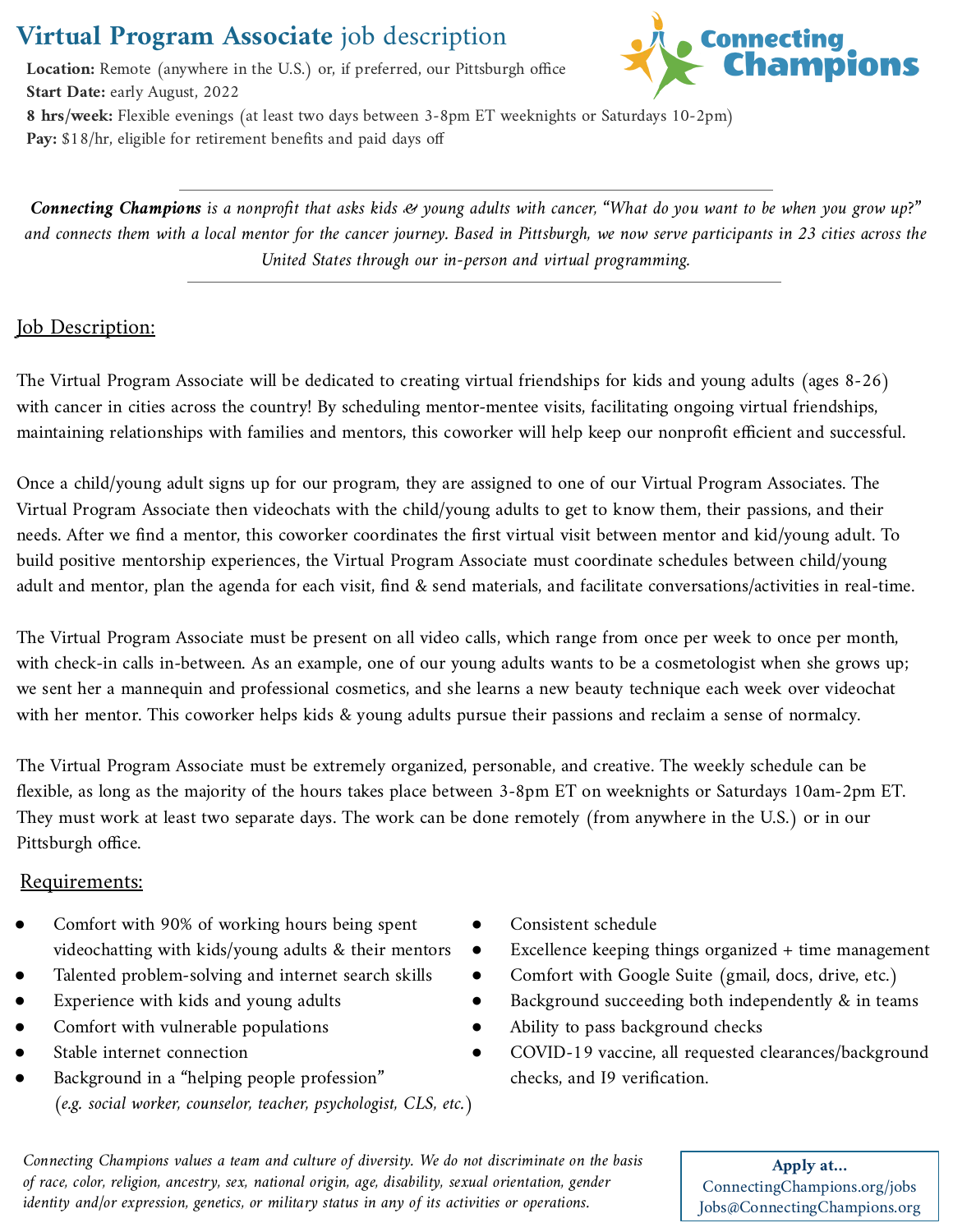# **Mentor Finder** job description

**Location:** Remote (anywhere in the U.S.) or, if preferred, our Pittsburgh office **Start Date:** Immediately **5 hrs/week:** Flexible, mostly within normal business hours Pay: \$15/hr, eligible for retirement benefits and paid days off



*Connecting Champions is a nonprofit that asks kids & young adults with cancer, "What do you want to be when you grow up?" and connects them with a local mentor for the cancer journey. Based in Pittsburgh, we now serve participants in 23 cities across the United States through our in-person and virtual programming.*

## **Job Description:**

Our Mentor Finder is essential to mentor-mentee friendships for kids & young adults with cancer across the country. This coworker finds mentors for all Connecting Champions participants in whatever field they want to pursue when they grow up. Whether a traveling barber, video game designer, zoologist, or ghost hunter, our mentors come from over 60 fields and dozens of cities. The Mentor Finder is tasked at creatively finding, cold contacting, and onboarding mentors so our kids & young adults can better survive the cancer journey with a mentor by their side.

When a participant is referred to Connecting Champions, our Senior Program Manager conducts an intake with the child/young adult and their parent to identify what they want to be when they grow up and what to look for in a mentor. During a weekly team meeting, the Senior Program Manager shares information for the Mentor Finder to immediately begin the search for new mentors. The Mentor Finder also reports on existing mentor searches. Through online searches, this coworker will find three potential mentors for each participant, and cold contact via email, phone call, or other messaging. The program staff interviews the mentors to find the best fit and then the Mentor Finder helps onboard that mentor through background checks, consent forms, and entering the mentor into our system. The Mentor Finder has regular one-on-one communication with and reports to the Senior Program Manager.

Working hours are flexible. They should cover three days a week (even if for just 30 minutes one of the days) and most hours should be during normal business hours (9-5pm ET) in order to be available for communicating with the team and potential mentors. The Virtual Program Associate must be extremely organized and personable, as well as a confident, proven problem-solver. The work can be done remotely (anywhere in the U.S.) and/or in our Pittsburgh office.

## Requirements:

- Comfort with cold calling/emailing/messaging
- Talented problem-solving and internet searching skills $\bullet$
- Ability to map out your own schedule
- Stable internet connection
- Comfort with Google Suite (gmail, docs, drive, etc.) ●
- Excellence in keeping things organized
- Background succeeding both independently  $&$  in teams
- Ability to pass background checks
- COVID-19 vaccine, all requested clearances/background checks, and I9 verification.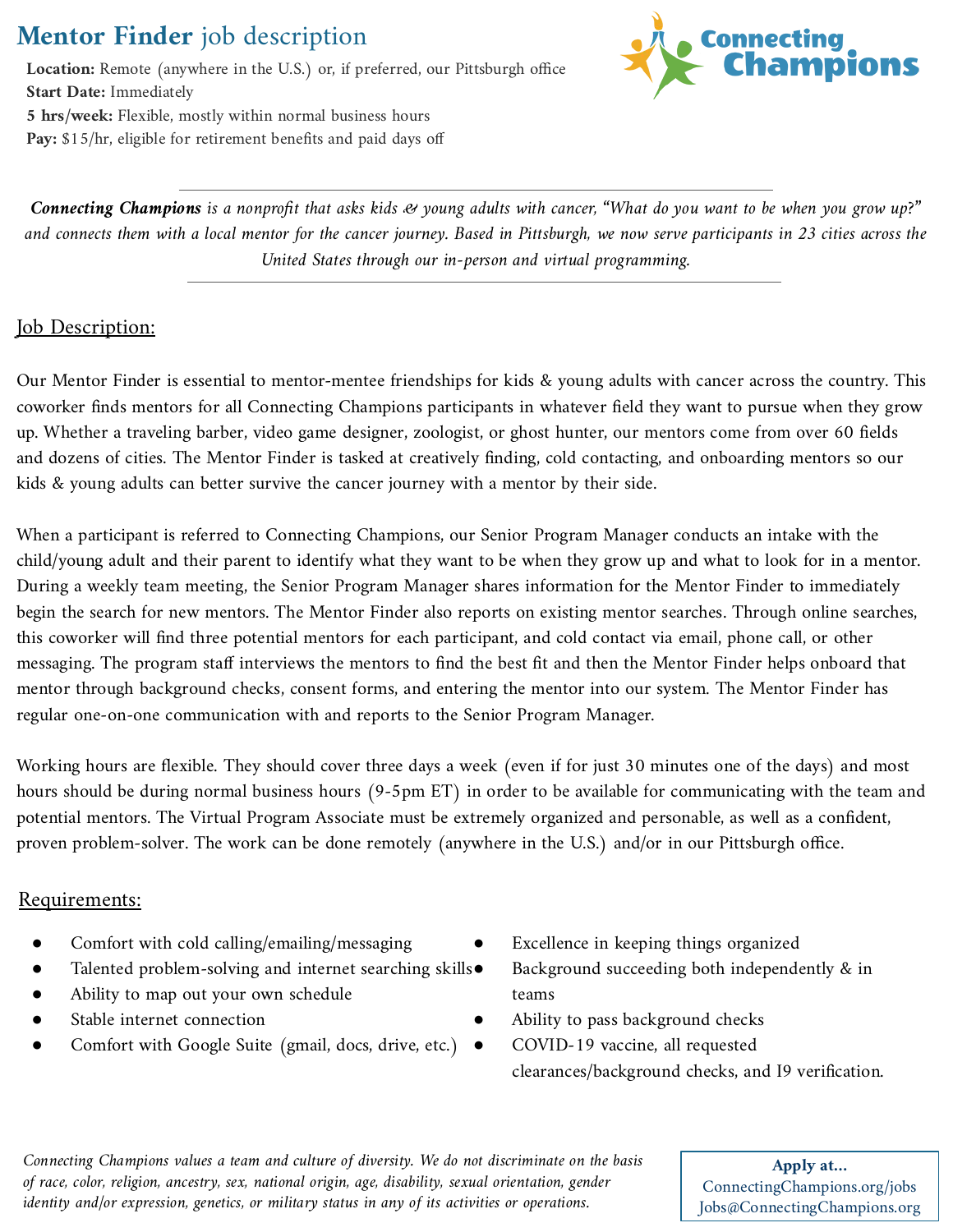# Grand Rapids Program Coordinator job description

**Location:** Grand Rapids, MI (remote with periodic in-person programming) **Start Date:** April 2022



**18 hrs/week:** Mostly afternoons/evenings/Saturdays (schedule can be largely chosen) with 2x/month 1hr morning meetings Pay: \$20/hr, eligible for retirement benefits and paid days off

*Connecting Champions is a nonprofit that asks young adults & kids with cancer across the country, "What do you want to be when you grow up?" and connects them with a local mentor for the cancer journey. In May 2022, we will be launching a newly-expanded AYA program in partnership with Helen DeVos Children's Hospital to serve participants in central and western Michigan.*

### **Job Description:**

The Grand Rapids Program Coordinator is dedicated to facilitating mentoring friendships for young adults with cancer (up to age 26) throughout central and western Michigan. The core elements of the role are scheduling mentor-mentee visits virtually and in-person, coordinating with staff at Helen DeVos Children's Hospital, incorporating school and career preparedness strategies, measuring outcomes, and building close-knit relationships with families, young adults, and mentors. This coworker will help provide the resources and guidance for young adults with cancer to be prepared for life beyond the disease. The Program Coordinator will be the face of the organization to central/western MI participants.

When a participant is referred from Helen DeVos Children's Hospital, they meet the Program Coordinator over videochat to identify their aspirations, personality, and unique needs. After our Mentor Finder finds a local mentor, this Coordinator preps the mentor and coordinates the first visit. As the mentor-mentee relationship develops, visits take place virtually and in the workplace. To build positive mentorship experiences, the Program Coordinator must coordinate difficult schedules, plan the agenda for each visit, find & send materials, and facilitate conversations/activities in real-time. The Coordinator will also meet regularly with the AYA team at Helen DeVos Children's Hospital.

The Program Coordinator must be present at all visits, virtually or in-person, which range from once per week to once per month. In between, there are also check-in calls and tasks. In one friendship, for example, one of our young adults wants to be a cosmetologist when she grows up; we sent her a mannequin head with professional cosmetics before each visit and she would learn a new beauty technique each week over videochat with her mentor (with one of our staff present).

The Program Coordinator must be extremely organized, personable, and creative. The weekly schedule is flexible, as long as the majority of the hours takes place between weeknights 4-8pm and Saturdays 10-3pm, with two 1-hour morning meetings per month. They must work at least three separate days. Work can be done mostly remotely with periodic in-person mentor visits. The Program Coordinator reports to the Senior Program Manager and Executive Director.

## Requirements:

*Minimum Bachelor's and 2+ years of experience in a human services profession*

- Comfort with majority of working hours being spent videochatting with young adults & their mentors, plus periodic visits in the community
- Talented problem-solving and internet search skills
- Experience with young adults and kids
- Comfort with vulnerable populations
- Stable internet connection
- Consistent schedule
- Background in a human services profession *(e.g. educator, counselor, social worker, psychologist, CLS, etc.)*
- Excellence keeping things organized + time management
- Comfort with Google Suite (gmail, docs, drive, etc.)
- Background succeeding both independently & in teams
- Ability to pass background checks
- COVID-19 vaccine, all requested clearances/background checks, and I9 verification.

*Connecting Champions values a team and culture of diversity. We do not discriminate on the basis of race, color, religion, ancestry, sex, national origin, age, disability, sexual orientation, gender identity and/or expression, genetics, or military status in any of its activities or operations.*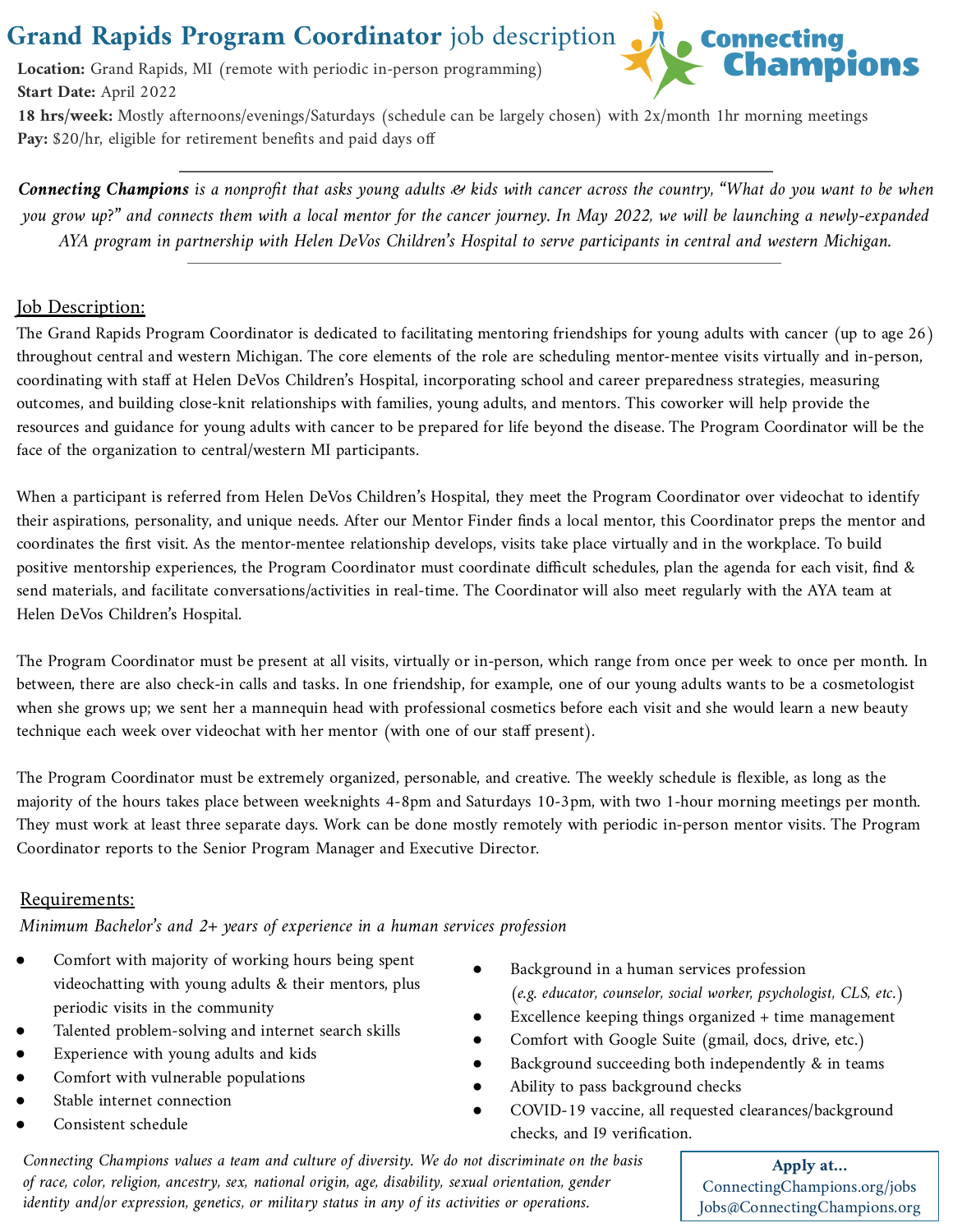# **Pittsburgh Program Specialist** job description

**Location:** Pittsburgh, PA (remote or in our East Liberty office) **Start Date:** April 2022



**18 hrs/week:** Mostly afternoons/evenings/Saturdays (schedule can be largely chosen) with 2x/month 1hr morning meetings **Pay:** \$19/hr, eligible for retirement benefits and paid days off

*Connecting Champions is a nonprofit that asks young adults & kids with cancer across the country, "What do you want to be when you grow up?" and connects them with a local mentor for the cancer journey. Based in Pittsburgh, we now serve participants in 23 cities across the United States through our in-person and virtual programming.*

#### **Job Description:**

The Pittsburgh Program Specialist is dedicated to facilitating mentoring friendships for young adult and kid cancer survivors (up to age 26) throughout central and western Pennsylvania. The role consists of two pieces: (1) building mentor-mentee relationships and (2) designing and facilitating quarterly group school/career preparedness workshops. This coworker will help provide the resources and guidance for young adult/kid cancer survivors to be prepared for life beyond the disease. The Program Specialist will be one of the faces of the organization.

#### **Mentor-mentee relationships**

The core elements of the role are scheduling mentor-mentee visits virtually and in-person; coordinating with staff at Children's Hospital of Pittsburgh; incorporating strategies to advance identity building, school and career preparedness, positive coping, and joy; measuring outcomes; and building close-knit relationships with families, young adults/kids, and mentors. When a participant is referred from Children's Hospital, they meet the Program Specialist over videochat to identify their aspirations, personality, and unique needs. After our Mentor Finder finds a local mentor, the Specialist preps the mentor and coordinates the first visit. As the mentor-mentee relationship develops, visits take place virtually and in the workplace/community. To build positive mentorship experiences, the Program Specialist must coordinate difficult schedules, plan the agenda for each visit, find & send materials, and facilitate conversations/activities in real-time.

The Program Specialist must be present at all visits, virtually or in-person, which range from once per week to once per month. In between, there are also check-in calls and tasks. In one friendship, one of our young adults wants to be a cosmetologist when she grows up; we sent her a mannequin head with professional cosmetics before each visit and she would learn a new beauty technique each week over videochat with her mentor (with one of our staff present). In another, one of our kids videochats with his mentor to learn about (and see) different animals each time.

#### **Quarterly group school/career preparedness workshops**

A new initiative in partnership with Survivor Connect at Children's Hospital of Pittsburgh, the quarterly workshops are an effort to assist survivors — who often struggle with lingering effects from the cancer journey — by providing the knowledge and resources they need to move forward in their career/school. Each quarter, the Specialist will find a mentor in a particular field, create an agenda (discussion topics and activities) for the 1-hour session, prep the mentor, facilitate the virtual group workshop, and follow up with attendees.

\*\*\*

The Program Specialist must be extremely organized, personable, and creative. The weekly schedule is flexible, as long as the majority of the hours takes place between weeknights 4-8pm and Saturdays 10-3pm, with two 1-hour morning meetings per month. They must work at least three separate days. Work can be done mostly remotely (or in our East Liberty office) with periodic in-person mentor visits. The Program Specialist reports to the Senior Program Manager and Executive Director.

#### Requirements:

*Minimum Bachelor's with a major in a human services field; 2+ years of work experience preferred*

- Comfort with majority of working hours being spent videochatting with young adults/kids & their mentors, plus periodic in-the-community visits
- Talented problem-solving and internet search skills
- Experience with young adults and kids
- Comfort with vulnerable populations
- Stable internet connection
- Consistent schedule
- Background in a human services profession *(e.g. social worker, counselor, teacher, psychologist, CLS, etc.)*
- Excellence keeping things organized + time management
- Comfort with Google Suite (gmail, docs, drive, etc.)
- Background succeeding both independently & in teams
- Ability to pass background checks
- COVID-19 vaccine, all requested clearances/background checks, and I9 verification.

*Connecting Champions values a team and culture of diversity. We do not discriminate on the basis of race, color, religion, ancestry, sex, national origin, age, disability, sexual orientation, gender identity and/or expression, genetics, or military status in any of its activities or operations.*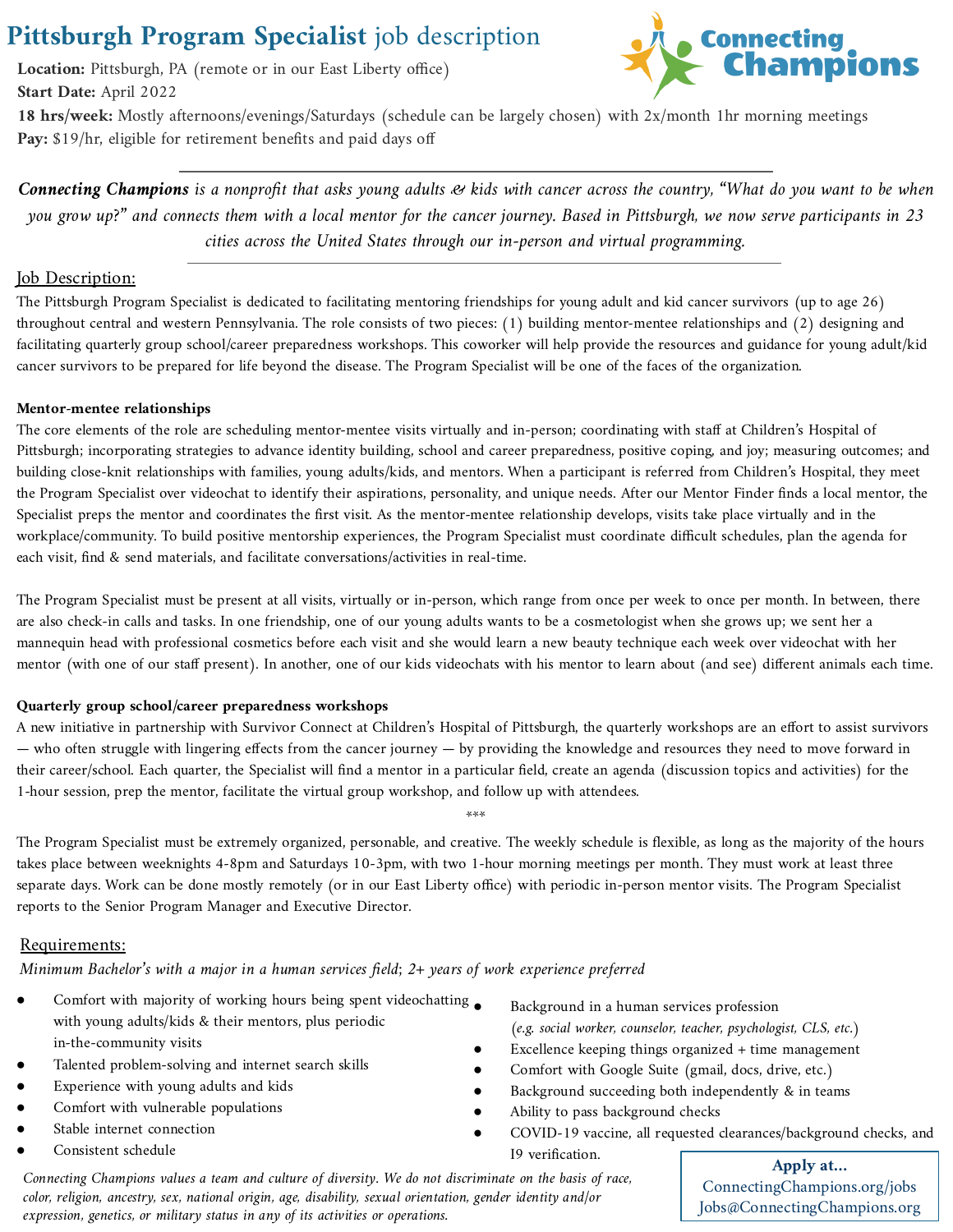**West Virginia Program Coordinator** job description



**Start Date:** Monday, June 6 **12-20 hrs/week** *(candidate's choice)***:** part in-person at WVU Medicine Children's Hospital and part remote Pay: \$20/hr, eligible for retirement benefits and paid days off

*Connecting Champions is a nonprofit that asks kids & young adults with cancer, "What do you want to be when you grow up?" and connects them with a local mentor for the cancer journey. Based in Morgantown, Pittsburgh, and Grand Rapids, we now serve participants in 23 cities across the United States through our in-person and virtual programming.*

### **Job Description:**

**Location:** Morgantown, WV and remote

The West Virginia Program Coordinator is dedicated to facilitating mentorships and friendships for kids, adolescents, and young adults with cancer (ages 5-26) at WVU Medicine Children's Hospital. The core elements of the role are spending time with kids/young adults in the hospital, scheduling mentor-mentee visits virtually and in-person, facilitating long-term friendships/ mentorships, coordinating with staff at WVU Medicine Children's Hospital, incorporating psychosocial and school/career preparedness strategies, measuring outcomes, and building close-knit relationships with families, young adults, and mentors. The Program Coordinator is the face of the organization to WV participants.

When a child/young adult is diagnosed at WVU Medicine Children's Hospital, they meet the Program Coordinator in person to identify their aspirations (what they want to be when they grow up) and unique needs, and "pitch" to them how Connecting Champions can help. After our Mentor Finder finds a local mentor, the Coordinator preps the mentor and coordinates the first visit. As the mentor-mentee relationship develops, visits take place virtually and potentially in-person. To build positive mentorship experiences, the Program Coordinator must coordinate difficult schedules, plan the agenda for each visit, find & send materials, and facilitate conversations/activities in real-time. The Coordinator also works alongside the rest of the oncology hospital staff.

The Program Coordinator must be present at all visits, virtually or in-person, which range from once per week to once per month. In between, there are also check-in calls and tasks. In one friendship, for example, one of our young adults wants to be a cosmetologist when she grows up; we sent her a mannequin head with professional cosmetics before each visit and she would learn a new beauty technique each week over videochat with her mentor (with our Coordinator present).

The Program Coordinator must be extremely organized, personable, and creative. The weekly schedule is flexible, as long as the majority of the hours takes place between weekdays 4-8pm and Saturdays 10-3pm. They must work at least three separate days. Remote work for this position is a flexible schedule, but in-person work will require availability from 10a-12p Tuesday-Thursday. The Program Coordinator reports to the Senior Program Manager and Executive Director.

### Requirements:

- Comfort with 70% of working hours being spent videochatting with kids/young adults & their mentors
- Talented problem-solving and internet search skills
- Experience with kids and young adults
- Comfort with vulnerable populations
- Stable internet connection
- Background in a "helping people profession" *(e.g. social worker, counselor, teacher, psychologist, CLS, etc.)*
- Consistent schedule
- Excellence keeping things organized + time management
- Comfort with Google Suite (gmail, docs, drive, etc.)
- Background succeeding both independently & in teams
- Ability to pass background checks
- COVID-19 vaccine, all requested clearances/background checks, and I9 verification.

*Connecting Champions values a team and culture of diversity. We do not discriminate on the basis of race, color, religion, ancestry, sex, national origin, age, disability, sexual orientation, gender identity and/or expression, genetics, or military status in any of its activities or operations.*